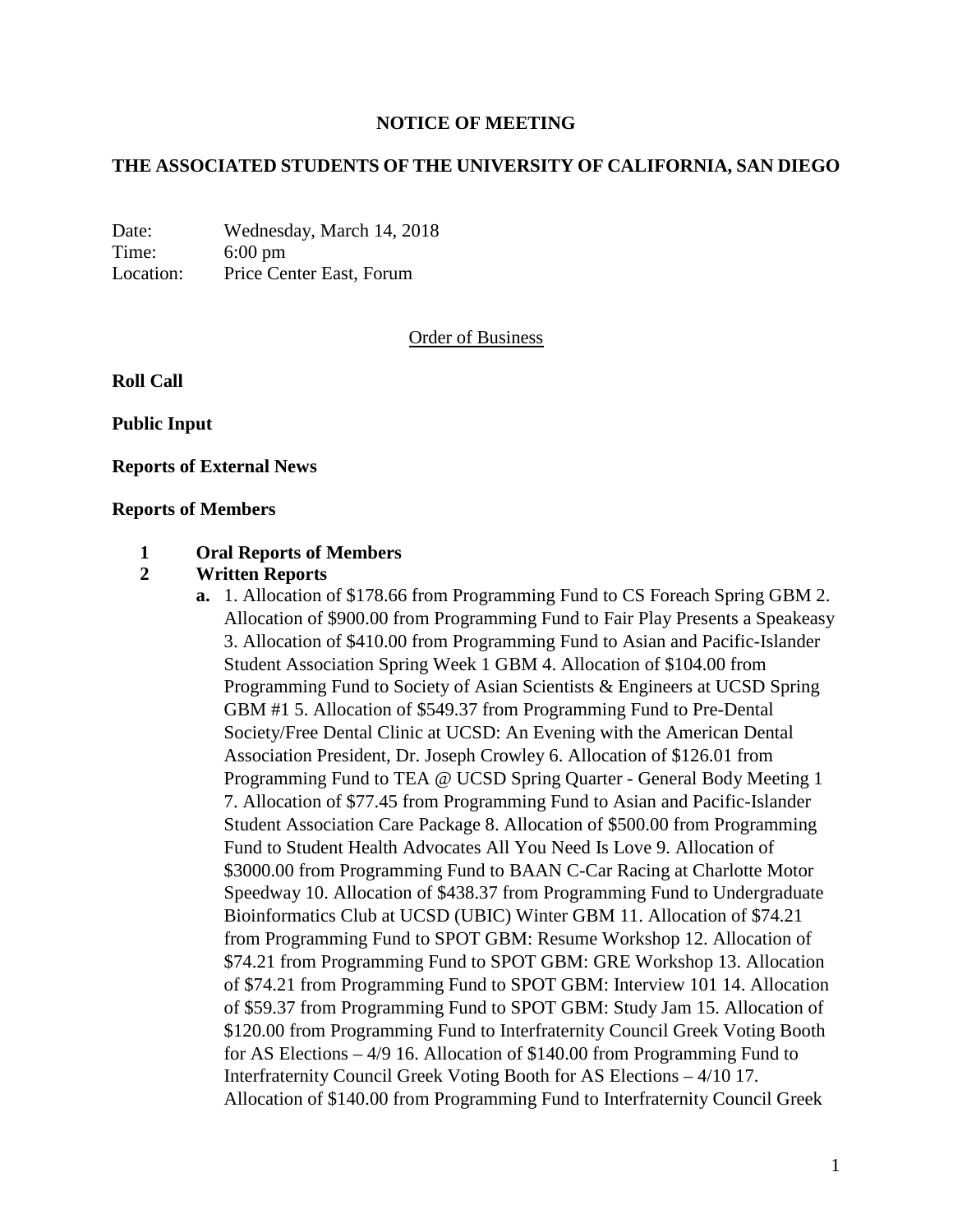Voting Booth for AS Elections – 4/11 18. Allocation of \$140.00 from Programming Fund to Interfraternity Council Greek Voting Booth for AS Elections – 4/12 19. Allocation of \$269.16 from Programming Fund to APSA Study Jam 20. Allocation of \$149.48 from Programming Fund to International Health Collective GBM 6 21. Allocation of \$241.01 from Programming Fund to HMP3 Program Medical School Open Application Event 22. Allocation of \$245.74 from Programming Fund to Le Rendez-Vous GBM Spring #1 23. Allocation of \$114.98 from Programming Fund to HMP3 Spring GBM 24. Allocation of \$82.80 from Programming Fund to Pokemon League at UCSD Presents: Spring GBM 1 25. Allocation of \$180.00 from Programming Fund to College Democrats at UCSD Week 2 GBM 26. Allocation of \$300.89 from Programming Fund to Pre-Pharmacy Society (PPS) Health Professionals Mixer 27. Allocation of \$300.00 from Programming Fund to Pre-Pharmacy Society (PPS) USC School of Pharmacy GBM 28. Allocation of \$575.00 from Programming Fund to Virtual Reality Club at UCSD Spring Demo's 29. Allocation of \$188.55 from Programming Fund to Multi-Asian Student Association MASAlympics 30. Allocation of \$244.90 from Programming Fund to M.E.M.O. at UCSD Spring GBM #1 31. Allocation of \$259.77 from Programming Fund to Quidditch First Spring GBM 32. Allocation of \$909.87 from Programming Fund to Alpha Epsilon Delta: Annual Health Professional Symposium 33. Allocation of \$148.50 from Programming Fund to Student for Justice in Palestine GBM #1 34. Allocation of \$303.65 from Programming Fund to Biomedical Engineering Society (BMES) Spring Quarter GBM #1 and Company Info session 35. Allocation of \$304.70 from Programming Fund to SynBio Mini iGEM 36. Allocation of \$725.00 from Programming Fund to Tau Kappa Epsilon Sports Day 37. Allocation of \$237.07 from Programming Fund to IEEE Spring GBM

**b.** Amount Remaining Under Senator Funds: \$11,401

- Andrew Thai

## **Reports of Senator Projects**

## **Question Time**

## **Reports of Committees**

**1** Finance Committee

#### **Special Orders**

**1** Special Presentation by Aya Rosenfeld regarding SSC Quarterly Update

#### **Unfinished Business**